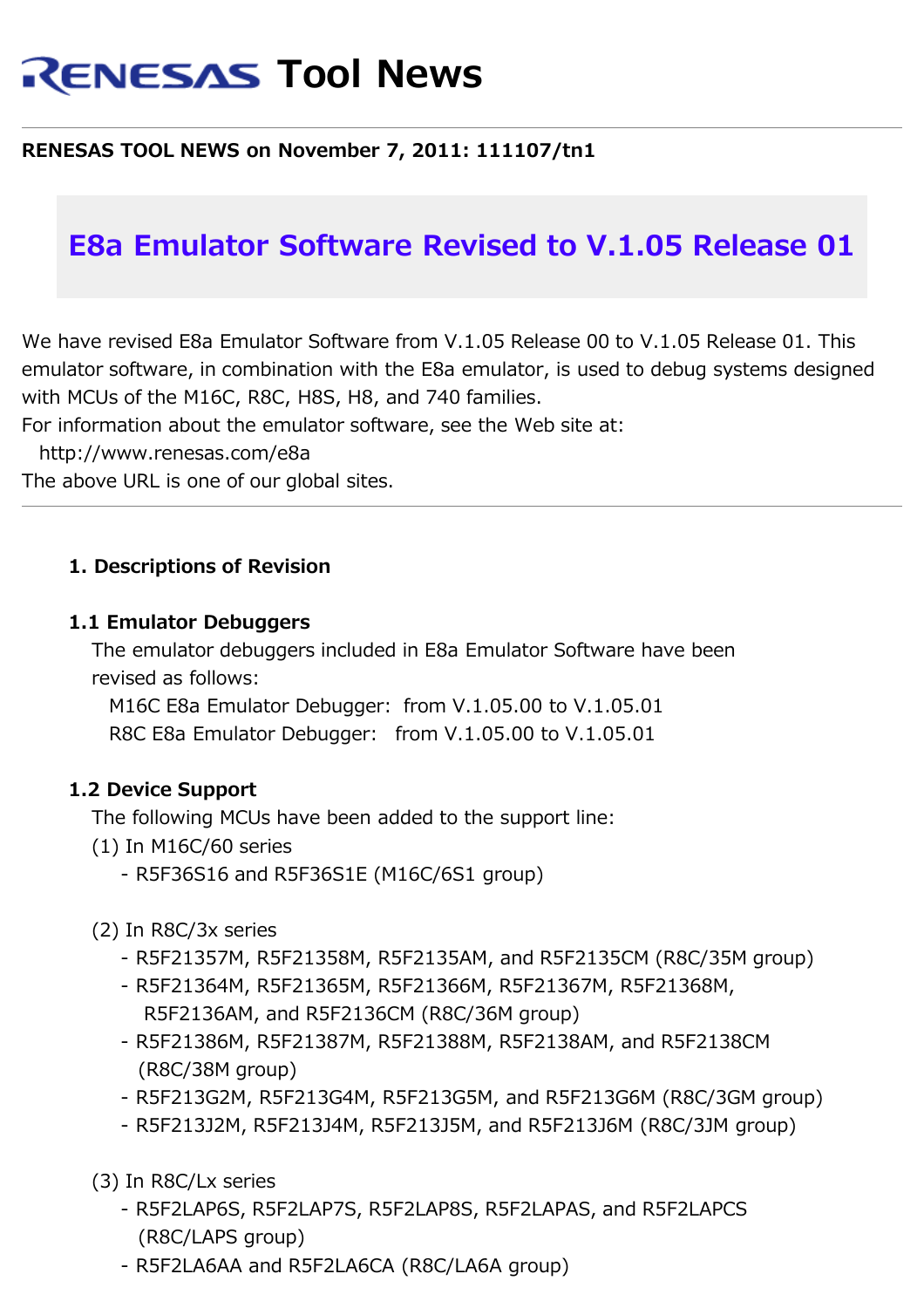- R5F2LA8AA and R5F2LA8CA (R8C/LA8A group)

## **1.3 Problem Fixed**

The following problem has been fixed:

 - With the size of internal RAM accessible by the E8a emulator (when using R8C/3x series MCUs)

 For details, see RENESAS TOOL NEWS Document No. 110716/tn3 on the Web page at:

http://tool-support.renesas.com/eng/toolnews/110716/tn3.htm

## **1.4 I/O Files**

 The I/O files for the MCUs of the following groups have been added to the emulator debuggers:

- (1) In M16C/60 series
	- M16C/64C, M16C/65C, and M16C/6S1 groups
- (2) In R8C/3x series
	- R8C/32M, R8C/33M, R8C/34M, R8C/35M, R8C/36M, R8C/38M, R8C/3MK, R8C/3MU, R8C/34K, R8C/34U, R8C/3GM, and R8C/3JM groups
- (3) In R8C/Lx series
	- R8C/L35M, R8C/L36M, R8C/L38M, R8C/L3AM, R8C/LA3A, and R8C/LA5A groups

## **2. Updating Your Product**

 Online update is available free of charge. To update yours, do either of the following:

- (1) Use AutoUpdate Utility. This service will be available on and after November 7, 2011.
- (2) Download the update program of the product from the Web site at: http://www.renesas.com/e8a\_download

 Then execute it. The update program will be published on the site on this November 7.

The above URL is one of our global sites.

 The following three types of update program are available; use any of them as necessary:

- E8a Emulator Software V.1.05 Release 01 (See Notes 1 and 3.)
- M16C E8a Emulator Debugger V.1.05.01 (See Notes 2 and 3.)
- R8C E8a Emulator Debugger V.1.05.01 (See Notes 2 and 3.)

### NOTES:

 1. This is the full-package edition. It contains all the products of E8a Emulator Debugger, High-performance Embedded Workshop, the evaluation edition of C compiler package, user's manuals,